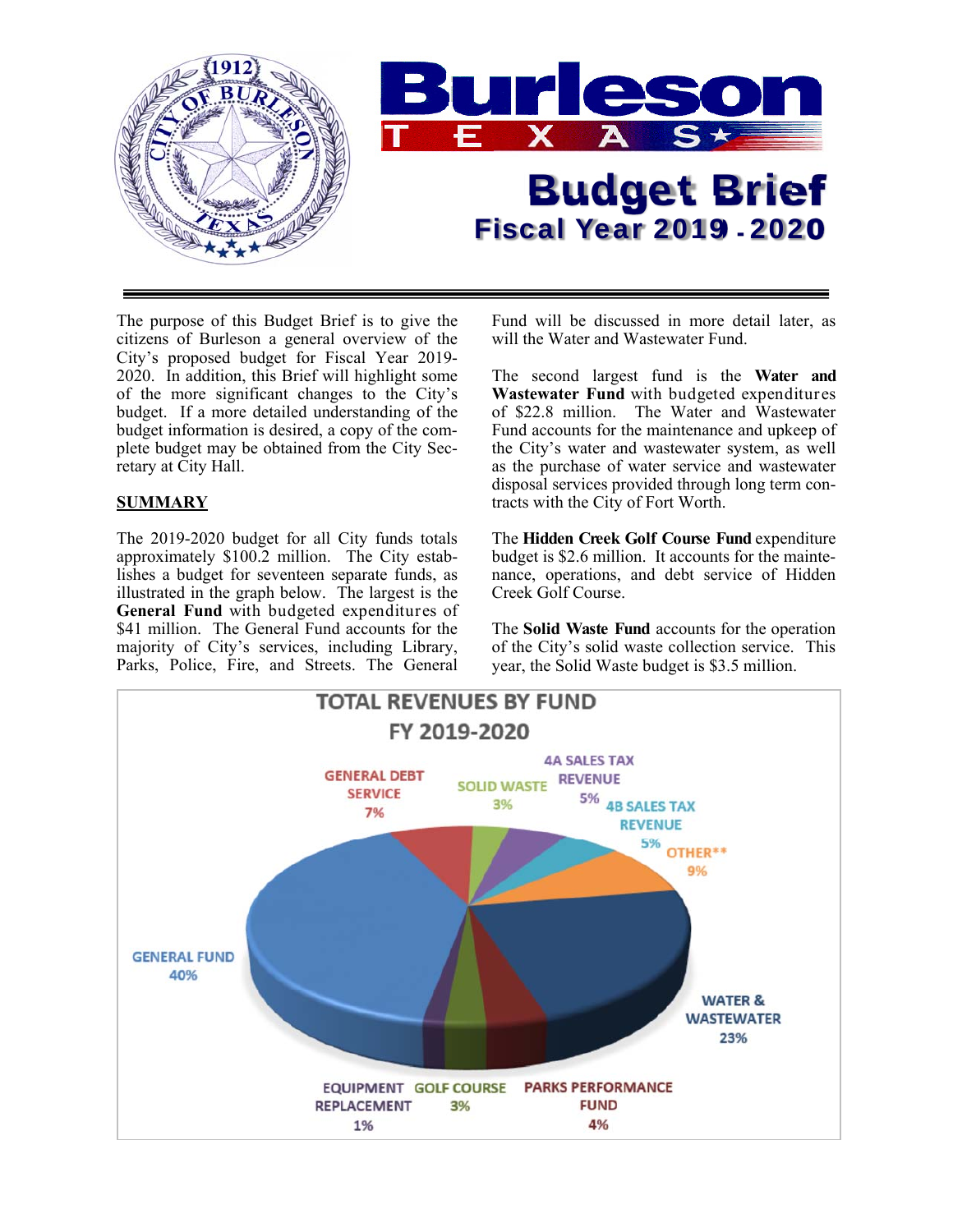The **Debt Service Fund** budget amounts to nearly \$7.7 million. This provides for the servicing of the City's general obligation debt.

The **Equipment Services Fund** is an internal service fund that accounts for the maintenance of the City's fleet of vehicles and equipment. The Equipment Services Fund has a budget of \$479,000.

Likewise, the **Support Services Fund** is an internal service fund that accounts for the support, maintenance, and replacement of the City's technology systems. This fund's budget is \$2.5 million.

The **Parks Performance Fund** is a special revenue fund that accounts for the operations of the "pay for play" parks facilities. This fund has a budget of \$3.9 million, with a contribution of \$1.5 million from the BCSDC.

Two funds of the City function to accumulate money for replacement of City-owned vehicles and equipment. The Proprietary Equipment Replacement Fund is an internal service fund that accounts for the replacement of the equipment and vehicles used by business-type City departments such as the Water and Wastewater departments.

The Governmental Equipment Replacement Fund is an internal service fund that accounts for the replacement of the equipment and vehicles used by other City departments. The **Proprietary** and **Governmental Equipment Replacement Funds** have expenditure budgets of \$272,000 and \$1,302,000, respectively.

The **Hotel/Motel Tax Fund** accounts for the expenditure of revenues derived from a tax imposed on visitors to local hotels and motels. Its budget of \$234,000 goes toward activities to promote Burleson as a tourist destination.

The **Cemetery Fund**, with a budget of \$49,000, accounts for the upkeep of the Burleson Memorial Cemetery.

**The Burleson 4A Economic Development Corporation** is represented in the budget by two funds. The first fund is a special revenue fund that accounts for the revenue from the half cent sales tax approved by voters in 2001 and the transfer of this revenue to the debt service fund or capital projects funds. This fund's budget is about \$3.8 million. Approximately \$2 million is being transferred to the debt service

fund. The debt service fund accounts for the payment of the bonds that are supported by the Type A sales tax. This fund's budget is a little over \$2 million.

**The Burleson Community Services Development Corporation** is also represented in the budget by a revenue fund and a debt service fund. Formed in 1993, the BCSDC administers the half cent Type B economic development sales tax. The Type B sales tax revenue fund has a budget of about \$4.8 million. The debt service fund has a budget of about \$1.8 million.

**The Economic Development Incentive Fund**  accounts for the cost of incentives offered by the City of Burleson to encourage economic development. Expenditures in this fund are budgeted at \$1.5 million.

#### **GENERAL FUND**

Significant Changes:

- \$470,000 cost containment (savings as a result of reduction in staffing and reorganization)
- \$1,355,000 for compensation adjustments
- \$595,736 for Police Staffing (3 officers, Records Clerk, and Victim Assistance Coordinator)
- \$73,7334 for Fire Department Emergency Medical Response Enhancement –overtime funding
- \$62,000 for Fire Department Emergency Medical Response Enhancement– Johnson County ESD #1 Station 83 firefighter
- \$145,664 for pavement maintenance crew
- \$200,000 for sidewalk improvements
- \$24,841 for net cost of Health Inspector
- \$100,000 for long range planning for technology needs

General Fund revenue is budgeted to be \$41 million. This is an increase of \$2.9 million over the 2018-2019 budget.

#### **Sources of Revenue**

The largest source of General Fund revenue is Ad Valorem Taxes. The proposed 2019-2020 rate is \$0.720 per \$100 valuation. A drop of one and half cents per \$100 from last year's tax rate. The maintenance and operations portion of the tax rate (\$0.5106/\$100), down from (\$0.5228/\$100) is expected to provide \$20.04 million.

The City has a diverse revenue sources to try to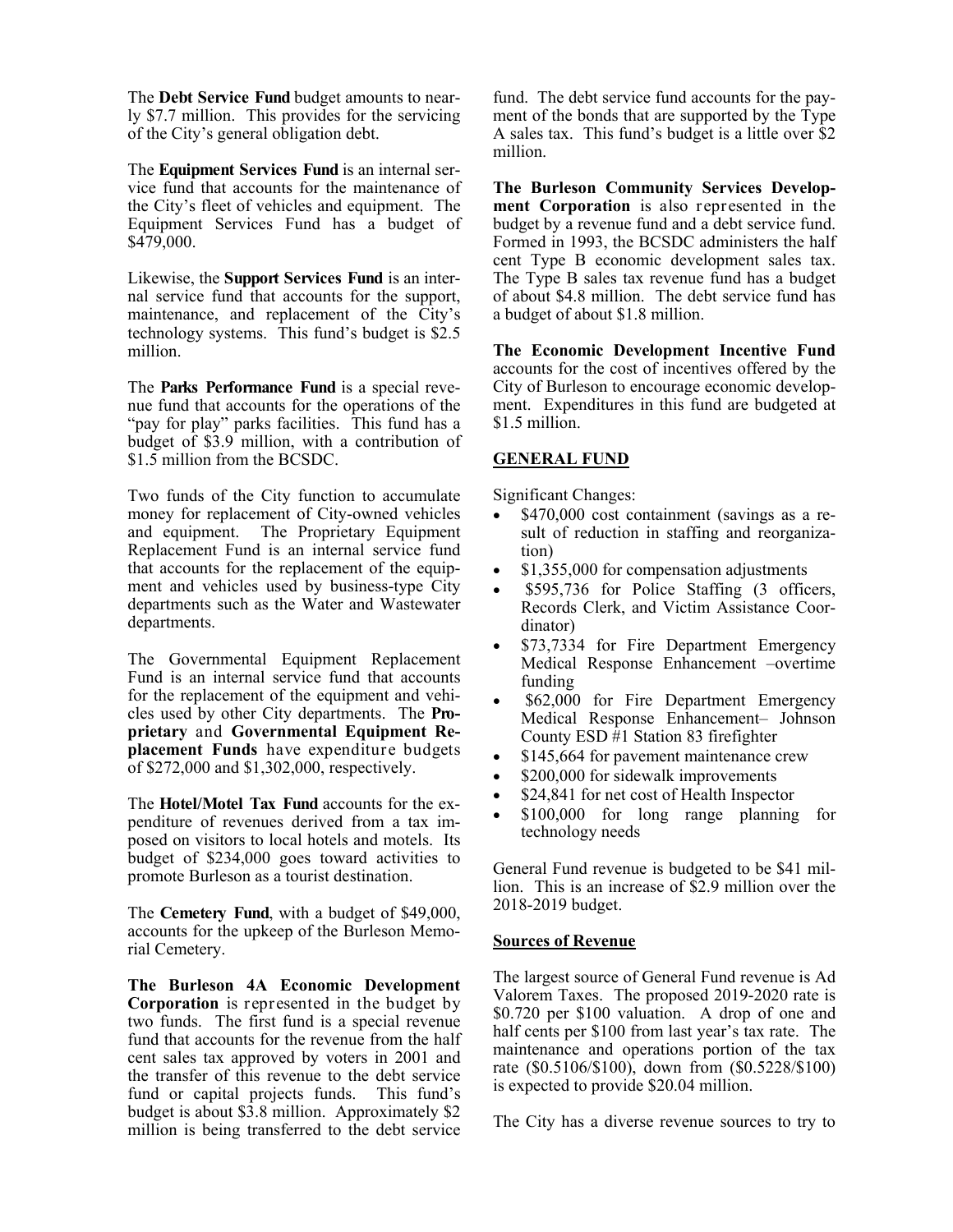

limit its reliance on property taxes. The City expects sales tax to provide \$9.9 million, and other taxes to provide another \$300,000; Franchise Fees \$2.7 million; License and Permit Fees \$935,000; Fines and Forfeitures \$1.2 million; Interest \$400,000; and \$5.5 million for Miscellaneous and Other Sources.

#### **Classification of Expenditures**

The General Fund budget can be divided into six classifications of expenditures. The largest of these classifications, representing 73% of total expenditures, is Personal Services. This class includes the

cost of all personnel salaries, benefits, payroll

taxes, and training.

## **WATER & WASTEWATER FUND**

The Water & Wastewater Fund is an "enterprise" fund. An enterprise fund runs as a business and is expected to be self-supporting, without requiring tax subsidy. The City purchases its water and wastewater treatment from the City of Fort Worth.

Water Rates:

The FY 2019-2020 budget had no water rate changes. However, Wastewater rates are increasing 6% and the budget did not necessitate